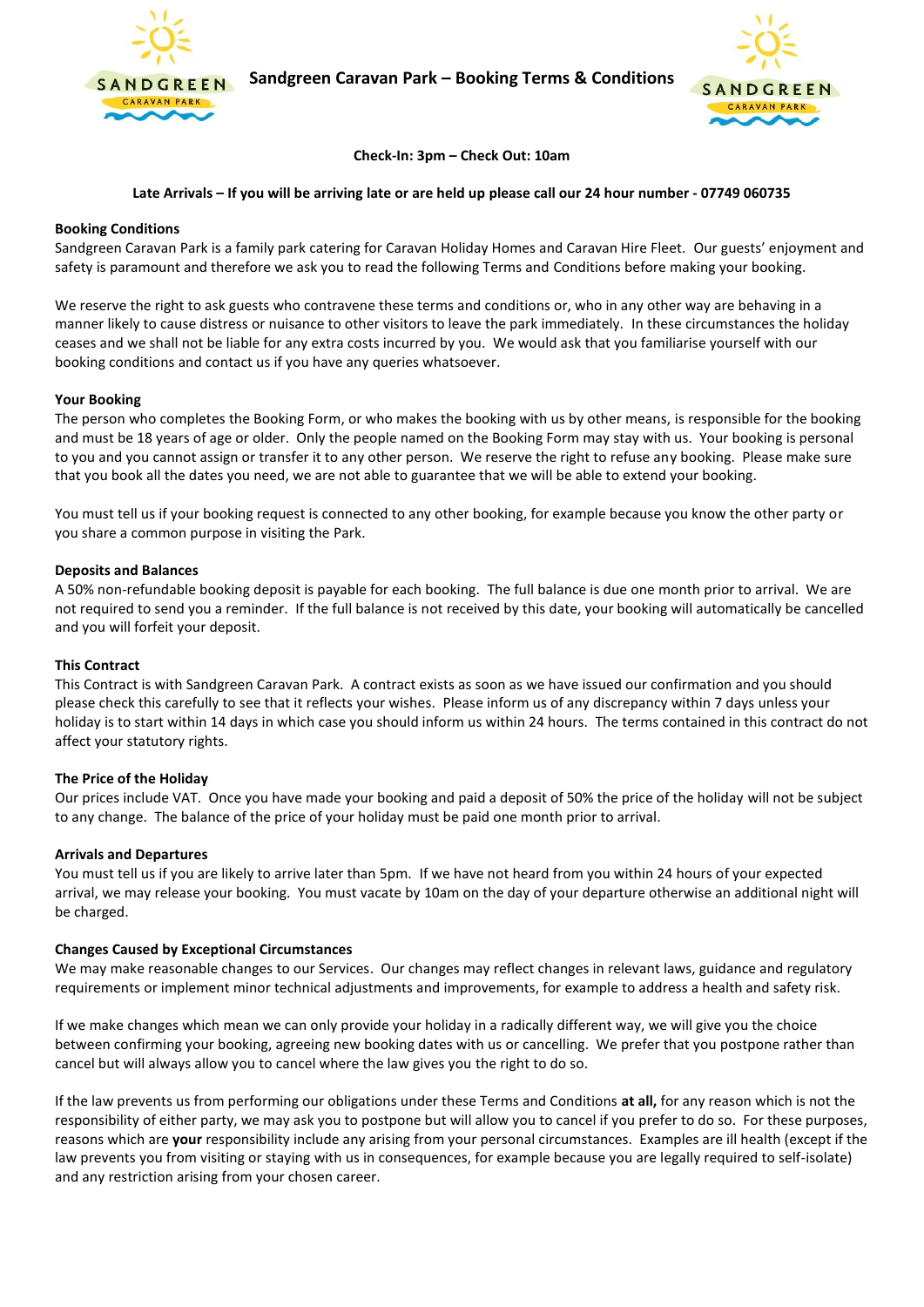If you decide to cancel in any of these circumstances and your holiday has not started, then we will refund your booking including any deposit. If your holiday has started, then we will refund any days unused. We will not charge an administration fee, and we will only deduct any costs we have already incurred which we cannot recover elsewhere ("Direct Costs"). We will not be liable to make any other payment to you.

Either of us may also cancel your holiday, or any unused days, if Government guidance means that you should not visit or stay with us, even if the law still allows you to do so. If we cancel and your holiday has not started, then we will refund your booking in full including any deposit. If your holiday has started, then we will refund in full any days unused when we cancel. We will not charge an administration fee and we will not deduct any Direct Costs. If you cancel in these circumstances, we will refund on the same basis but may deduct any Direct Costs. In neither case will we be liable to make any other payment to you.

# **Other Cancellations**

We prefer that customers who are unable to take their holiday agree to postpone to a mutually convenient date. However, you may cancel your holiday at any time. Cancellation will be effective on the date it is received by us.

If you cancel your holiday, cancellation charges are payable as follows unless you are doing so because we are in serious breach of our obligations in these terms and conditions, or are doing so due to "Changes Caused by Exceptional Circumstances".

# **In the event of a cancellation all deposits are non-refundable.**

**Refunds on cancellation, up to 28 days before holiday is due to commence – full balance less deposit.**

# **After 28 days before holiday is due to commence - NO REFUND.**

You are not entitled to any refund if you or any of your guests leave before the end of your holiday, unless you are doing so due to "Changes Caused by Exceptional Circumstances" or we are in serious breach of our obligations in these terms and conditions. If we are in serious breach of our obligations, we will refund you for the days of the holiday which have not been taken.

We may also cancel your holiday if you breach any of these terms and conditions.

We recommend that you consider appropriate holiday insurance which covers any cancellation charges and any additional losses which you may incur through cancellation of your holiday, whether by you or by us.

### **Complaints**

We are confident you will be happy with our service. If you have any complaint, we encourage you to discuss it with us as soon as possible as this gives us the best chance of resolving it with you. If you remain unhappy, please contact us again within 28 days of your departure and we will try to help. Please refer to:

> **Elspeth Sutton, General Manager Telephone: 01557 814351 Email: [info@sandgreencaravanpark.co.uk](mailto:info@sandgreencaravanpark.co.uk)**

# **Personal Data**

The information supplied on the Booking Form will be stored on computer for administrative purposes. Under no circumstances will this information be provided to a third party. We may from time to time wish to send you news of special offers on our park. If you wish to receive any communication from us please annotate the appropriate box on the booking form. For the purposes of the Data Protection Act 2018 the signing of the Declaration on the Booking Form signifies your assent to these terms.

Any personal data you give to us will be processed in accordance with the law and our privacy policy which can be found here <https://www.sandgreencaravanpark.co.uk/privacy>

# **Our Promises to You**

We will allow you to stay with us for the duration of your booking for holiday and recreational purposes, provided you comply with your obligations in these terms and conditions and except where exceptional circumstances prevent us from doing so. We will provide, maintain and keep in good state of repair the Services, except where these have to be interrupted temporarily for the purposes of repair or development or for other reasons caused by exceptional circumstances outside our control.

**Your Promises to Us** 

You agree that you will: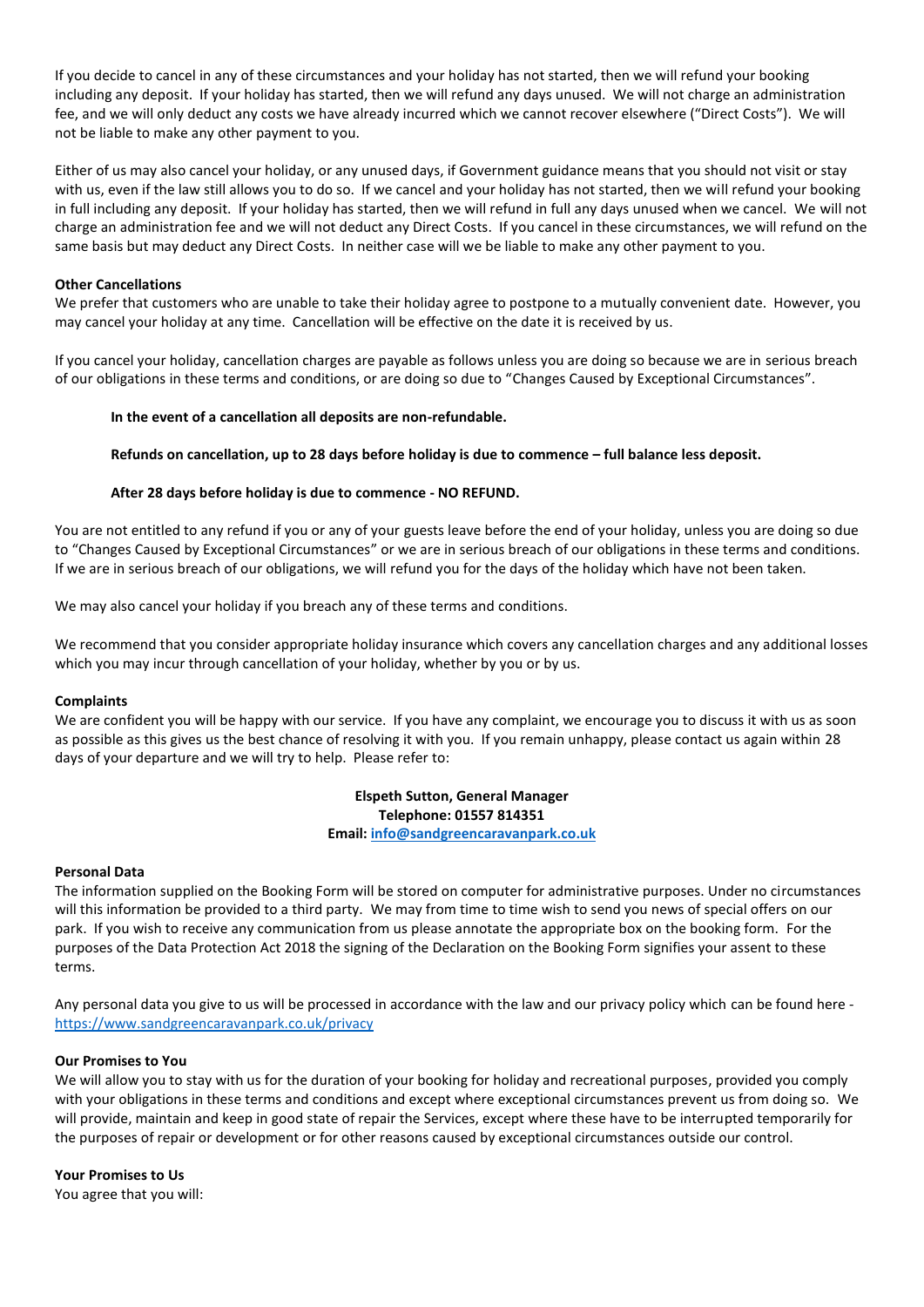Keep to these terms and conditions and the Park Rules.

Stay with us only for holiday and recreational purposes.

Pay promptly for your holiday and other charges due to us.

Not cause any damage during your holiday.

Not do or fail to do anything which might put us in breach of any condition of the Site Licence, which is always available on the Park in a conspicuous place. For example, the conditions of the Site Licence which may affect you include those requiring the space between caravans and other structures to be kept clear, those prohibiting combustible structures, those regarding car parking and those requiring the underside of the caravans to be kept clear.

Not make any alteration to any accommodation or Pitch.

Permit us to move you to another location/unit on the Park if necessary. We will ensure that any alternative location/unit will be of similar quality and be responsible for all reasonable costs incurred.

### **Holiday Behaviour Standards and Termination**

These standards will apply from when you request your booking until your holiday ends. Unless stated otherwise, they apply whether or not you are on the Park at the time.

You agree to, and you must make sure that you, your party and any visitors (including, in each case, their children) keep to, the following standards of behaviour:

To act in a courteous and considerate manner towards us, our staff and anyone visiting, using or working on the Park including other customers.

To supervise children so that they are not a nuisance or danger to themselves or other people using the Park.

Not to:

Commit any criminal offence (whether or not on the Park or in its vicinity) which causes your name to be entered on the Violent and Sex Offender Register or causes you to be subject to a Risk of Sexual Harm Order or Child Abduction Warning Notice (or any register, order or notice succeeding these);

Use the Park in connection with any criminal activity or commit any other criminal offence (i.e. any offence not already subject to the above) at the Park or in its vicinity;

Commit any acts of vandalism or nuisance on the Park;

Use fireworks on the Park;

Keep or carry any firearm or any other weapon on the Park;

Keep or use any unlawful drugs on the Park;

Create undue noise or disturbance or commit antisocial behaviour on the Park;

Carry on any trade or business at the Park;

Permit anyone who is to your knowledge on the Violent and Sex Offender Register to subject to a Risk of Sexual Harm Order or Child Abduction Warning Notice (or any register, order or notice succeeding these) to use or visit the Park.

You agree that if you or any of your family members or visitors or guests whom you have invited to the Park break the behaviour standards listed above then we may terminate your booking.

### **Dogs and other pets**

If you bring your dog with you when you stay with us we ask that you: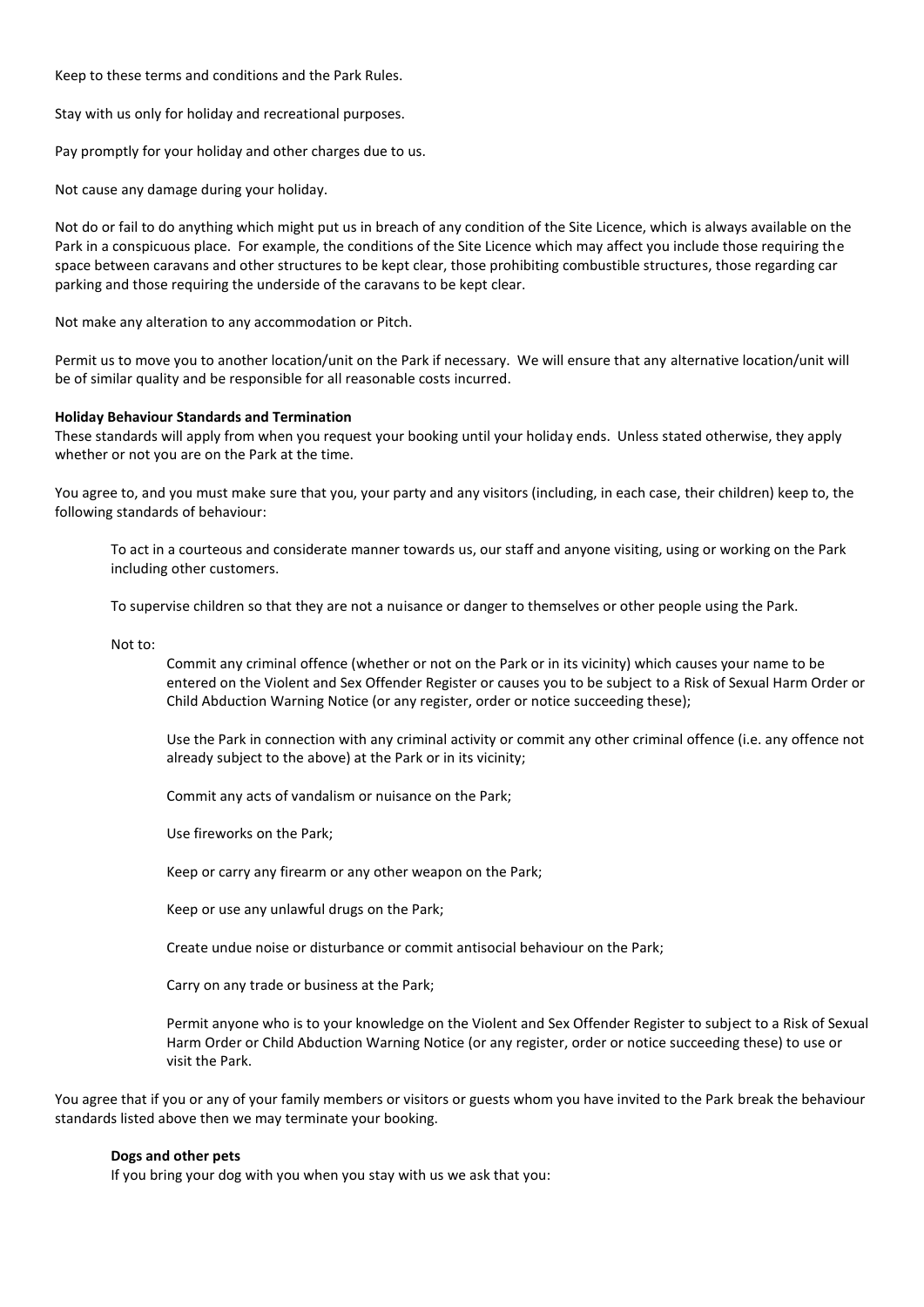Keep the dog on a short lead and under control at all times whilst on the Park. Well behaved, controlled dogs can be off the lead on the BEACH between 9pm and 8am.

Clean up after your dog.

Do not leave your dog unattended at any time in the holiday home.

We reserve the right to require that the owner removes their dog, or any other pet, from the park if it is a nuisance or danger to other guests.

### **Changing the Park Rules**

It may be necessary or desirable to change the Park Rules from time to time, including for reasons of health and safety, the efficient running of the Park, environmental issues, local authority requirements, and/or changes in law or regulations or in the interpretation of law and regulations imposed upon us.

Any changes made to the Park Rules after we accept your booking may affect you because you will be required to comply with the changed Park Rules, but will not affect anything else to which you are entitled under these booking terms and conditions.

You will receive a copy of the current Park Rules in your holiday welcome pack, please ensure you read through these to familiarise yourself with the Park Rules.

#### **Keys**

We hold a key to all the accommodation we own on the Park. If you are staying in our accommodation, we may use the key for any purpose authorised by you, for example if you ask us to give access to an authorised visitor. We may also use the key in an emergency, such as an immediate concern for health and safety of any person, to carry out urgent repairs or preventative work, or to check and secure the accommodation if it appears to be insecure. We will take reasonable care when accessing any accommodation.

### **Forgotten Something?**

If, when you get home, you find you have left something with us, please don't panic. Give us a call and we will see if we have it. If we do we will pack it up for you and you can organise for a courier to collect it. There is no charge for this service. Unfortunately, due to the complexities of Royal Mail parcel service it is not possible for us to pack and post items. We would however be more than happy to hold them for you for your next visit.

### **Liability**

Sandgreen Caravan Park cannot accept responsibility for temporary non-function of facilities or for theft, damage or injury, howsoever caused. All persons, cars and vehicles of any description together with their contents enter the park at the owner's risk. The Park Warden reserves the right to refuse entry or request customers to leave.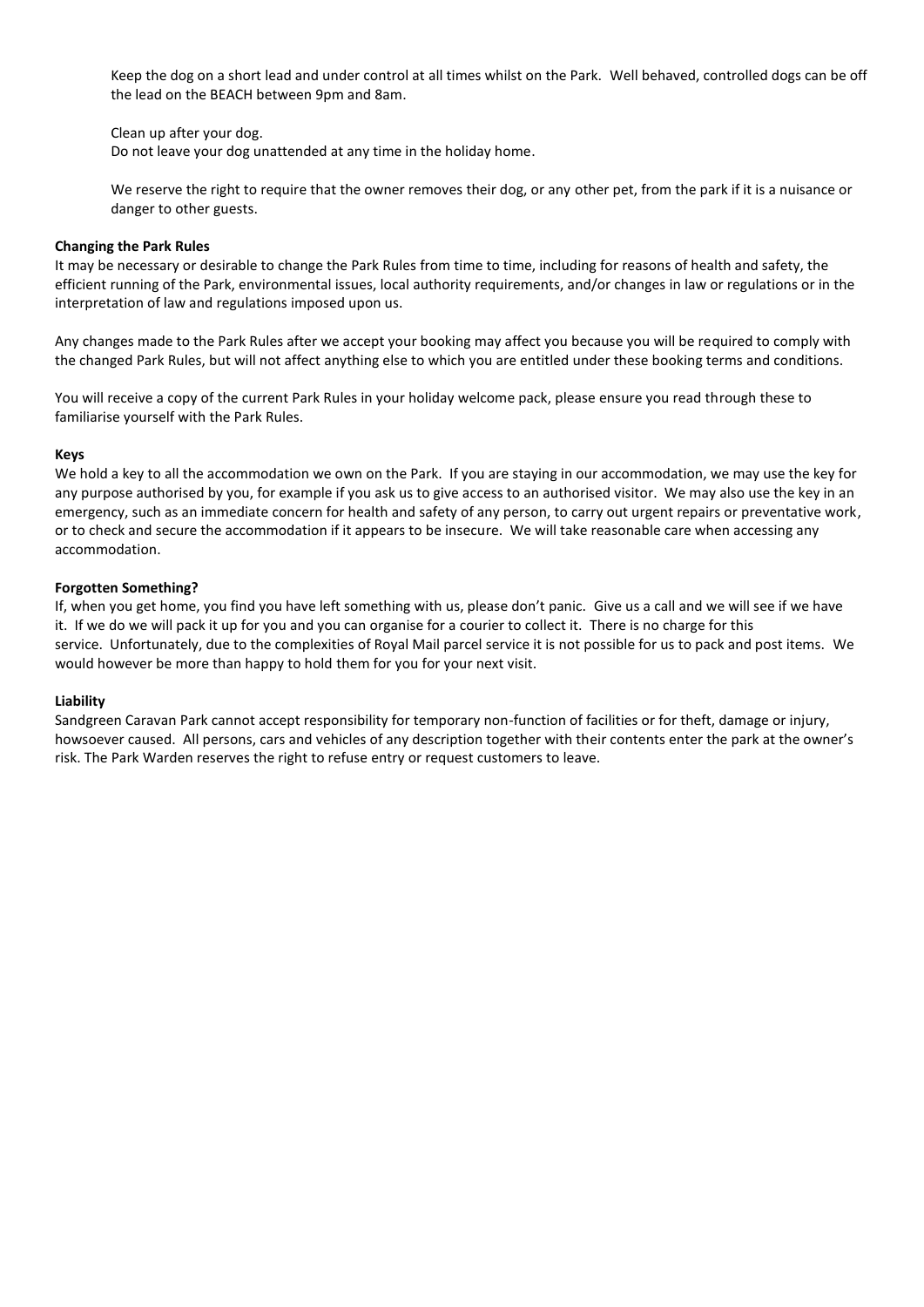# **Our Park Rules**

Our current Park Rules applicable to your booking are set out below.

# **Sandgreen Caravan Park - Park Rules 2022 – Hire Fleet Visitors**

**Welcome to our Park. We would be very grateful during your visit if you could make yourself aware of and adhere to the following rules. Whilst every reasonable effort has been made to identify and minimise any risk to visitors to Sandgreen Caravan Park of injury to themselves or damage to their property, all visitors should be aware of maintaining both their own health and safety in and around the park and that of others. Please report any breaches of these rules to the office. Please remember, we are here to help and to make sure that you have a great holiday, if we can help in any way, do not hesitate to contact us.**

# **Your Holiday Home**

- $\triangleright$  If you find that there is a problem with your holiday home, lease let us know immediately to enable us to sort it and prevent any disruption to your holiday.
- ➢ Caravans must be vacated by 10am on day of departure. We ask that you leave the caravan as you found it. Please report any breakages to reception when handing keys back.
- ➢ Our office is open 7 days per week 9am to 5pm. Our Tel No is 01557 814 351. Out with office hours, emergencies can be dealt with by our warden who lives next door to the office building. Tel 07749 060735.

# **Health & Safety**

- ➢ The speed limit on Sandgreen is **10** miles per hour and should not be exceeded at any time. Any customer who persistently breaks this speed limit will be asked to leave the park.
- $\triangleright$  Please remember that all the 'rules of the road' apply equally at Sandgreen, especially in relation to children in vehicles. Eligible drivers only should drive motor vehicles on the park and all vehicles must be fully taxed, MOT'd and insured. You must also insure all accessories and items towed by vehicles (such as boats) as for use on the public road. You are not permitted to give anyone driving lessons at the park and we do not permit learner drivers to drive on the park.
- ➢ 'Joy riding' of motor bikes, quad bikes or cars is strictly prohibited.
- $\triangleright$  Your Caravan may not be used for sleeping a number of persons greater than the 'maximum sleeping capacity'.
- ➢ Dogs are welcomed but must be kept on a lead and under control at all times whilst on the Park. Well behaved, controlled dogs can be off lead on the BEACH between 9pm and 8am. Owners must clear up any mess made by their dog(s). Owners of dogs that are consistently left off leads are aggressive or who constantly bark, will be asked to remove them from the park.
- ➢ Other pets are allowed but must not become a nuisance to other pitch holders. No more than three pets are allowed per holiday home unless specific permission has been granted.
- ➢ No flammable items are to be stored underneath the holiday home at any time.
- ➢ You must not use any Chinese lanterns, fireworks or similar.

### **Boats**

- $\triangleright$  If you wish to use your boat/kayak whilst staying with us, you must register the details at Reception so that, in the event of an emergency, we can assist.
- $\triangleright$  Boat owners, swimmers and sailboard users should keep to the appropriate lane and must observe the safety rules at all times

There are three separate, clearly identified lanes in the water at Sandgreen. The lane closest to the Park entrance is for power boats, the middle lane is for sail boats/kayaks/canoes/paddleboards, and the furthest away lane is for swimming.

 $\triangleright$  Jet Skis and Blokarts are prohibited at Sandgreen.

# **Pitches**

- ➢ Only two cars, or one car and one boat, can be parked at any pitch, at any time. All other cars whether they belong to you or a visitor are required to be parked in the car park. You must not park on any roadsides.
- ➢ No commercial vehicles or touring caravans/motorhomes can be parked at any pitch.

### **General**

- $\triangleright$  Rowdy, noisy, threatening or offensive behaviour towards staff, or any visitor to the Park will not be tolerated and any person who acts in this way will be asked to leave the Park immediately.
- ➢ Please respect your neighbours and restrict noise to a minimum between the hours of 10pm and 8am.
- ➢ Radios, sound systems and TV's are not permitted on the beach or outside holiday homes.
- ➢ No business, trade, agency or service may be carried out on site.
- $\triangleright$  You must not introduce any foreign items into the drainage system including cleaning cloths, babies' nappies, sanitary towels, condoms, wet wipes, cooking fat, engine oil, grease or paint. Customers blocking the drains with non-disposable items are liable to be charged for clearing them.
- $\triangleright$  Only domestic refuse can be disposed of in the wheelie bins, all other refuse must be taken off park by the owner and disposed of elsewhere, this includes; bicycles, white goods, electrical goods, etc.
- $\triangleright$  Customers must stick to the established paths and not create new walkways/paths.
- ➢ Tents are not permitted on Sandgreen.
- ➢ Motor vehicle repairs must not be carried out on the park but a recognised breakdown service may attend in the event of a breakdown.
- $\triangleright$  Flying of drones is not permitted on Sandgreen.
- ➢ Children on bicycles, under the age of 10 MUST be accompanied by an adult.
- ➢ Sandgreen Caravan Park play park is restricted to children 12 years and younger. All children MUST be supervised whilst using this facility.